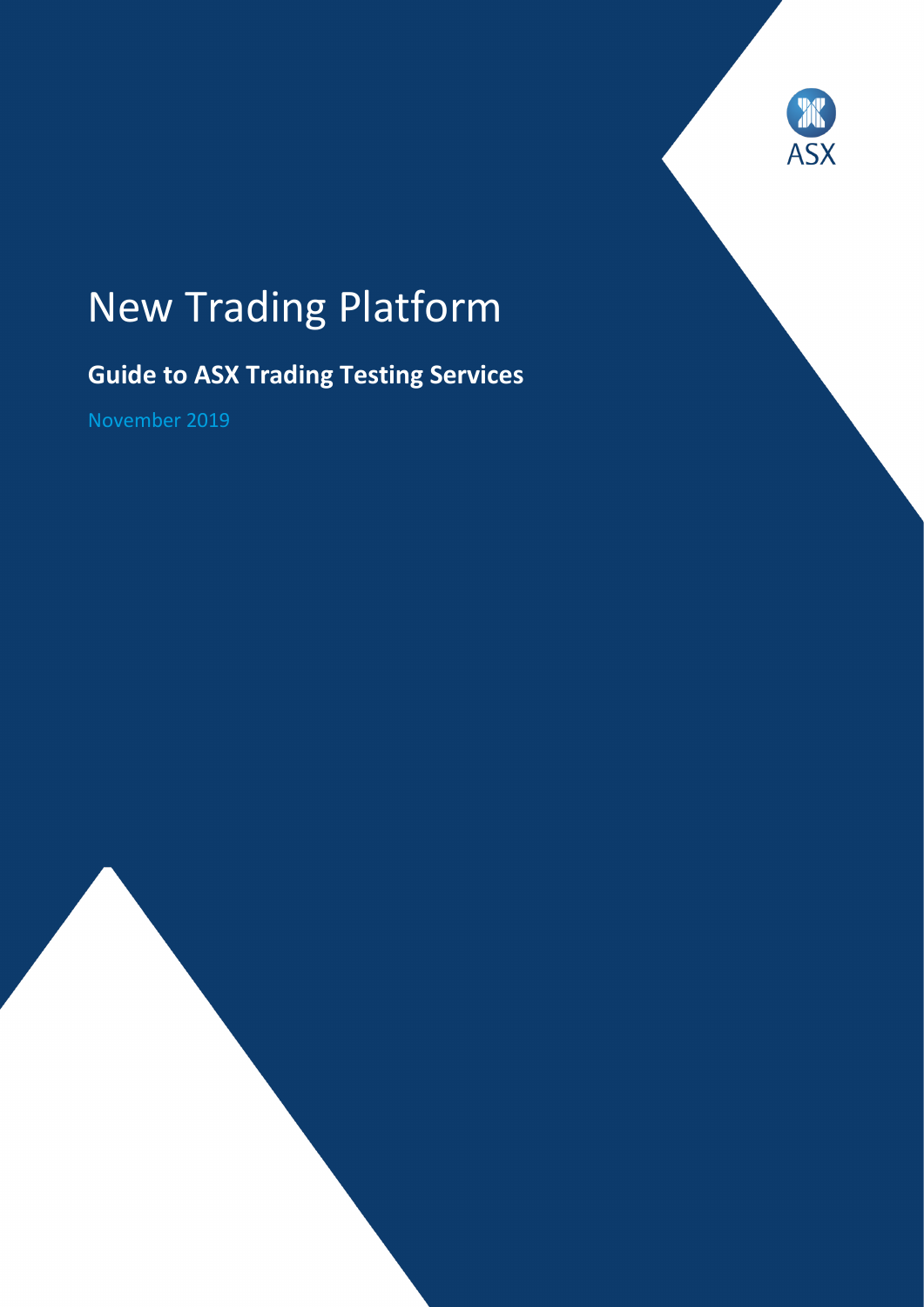

# **Table of Contents**

| $\mathbf{1}$   |                          |                                                                              |  |  |
|----------------|--------------------------|------------------------------------------------------------------------------|--|--|
|                | 1.1<br>1.2<br>1.3        |                                                                              |  |  |
| $\overline{2}$ |                          |                                                                              |  |  |
| $\overline{3}$ |                          | Trade 24 (Derivatives) Customer Development Environments (CDE and CDE Plus)5 |  |  |
|                | 3.1                      |                                                                              |  |  |
|                |                          | 3.1.1<br>3.1.2                                                               |  |  |
|                | 3.2<br>3.3               |                                                                              |  |  |
|                |                          | 3.3.1                                                                        |  |  |
|                | 3.4<br>3.5<br>3.6<br>3.7 |                                                                              |  |  |
|                |                          | 3.7.1<br>3.7.2<br>3.7.3                                                      |  |  |
|                | 3.8<br>3.9<br>3.10       |                                                                              |  |  |
| $\overline{4}$ |                          |                                                                              |  |  |
|                | 4.1<br>4.2<br>4.3        |                                                                              |  |  |
| 5              |                          |                                                                              |  |  |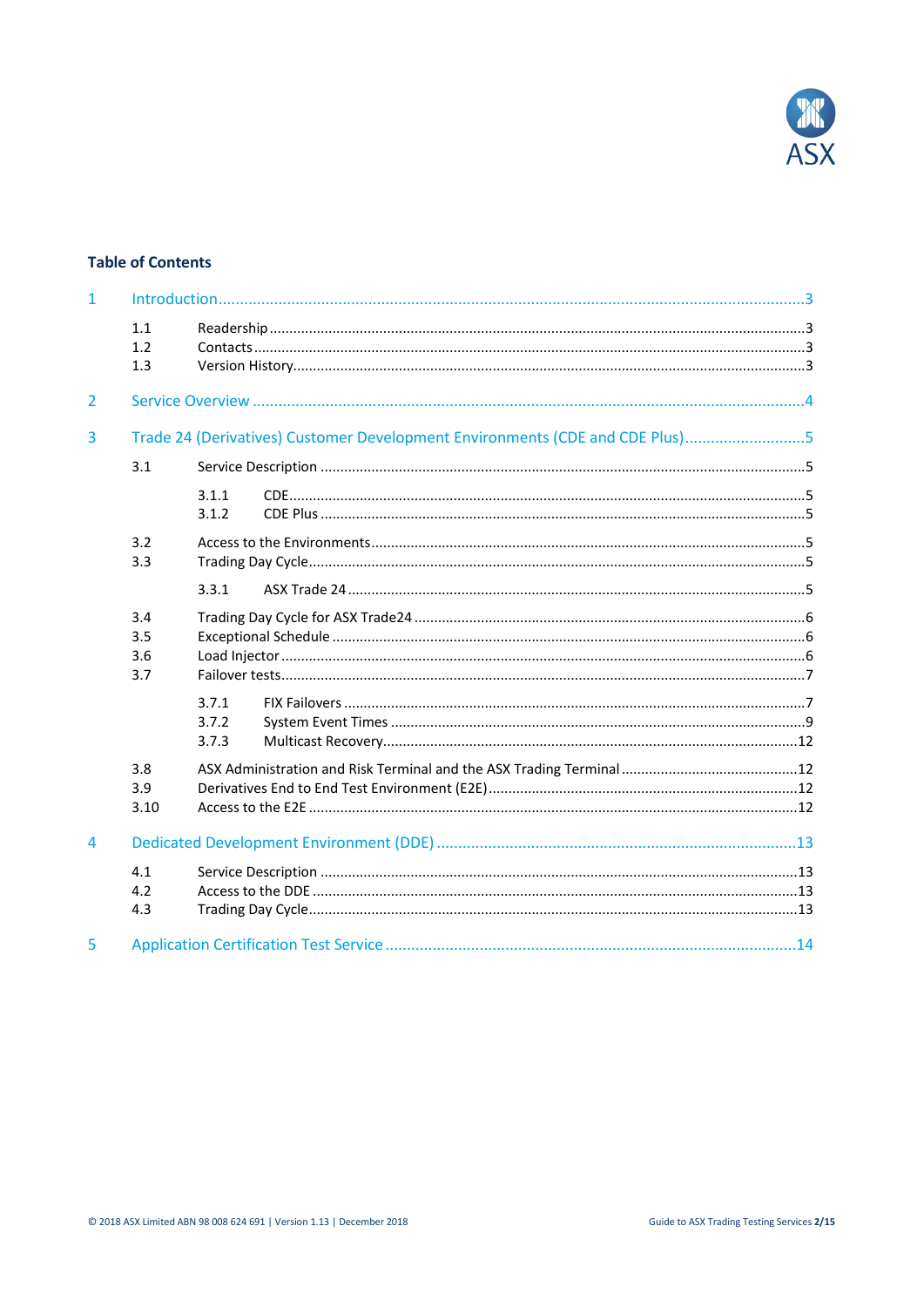

# <span id="page-2-0"></span>**1 Introduction**

The ASX provides a range of testing services to customers developing and testing market-facing systems.

The purpose of this document is to provide an overview of the customer testing services available on the Exchange and how to access them.

When read in conjunction with the Technical Specifications and the other available testing documentation, it is intended that these documents provide all of the necessary information customers require to develop, test and trial their software before connecting to the Production Services.

<span id="page-2-1"></span>Please note that all times quoted are in Sydney time (AEST/AEDT).

#### **1.1 Readership**

This document is relevant to software developers, system testers, and other technical staff who are involved in testing and developing applications for use within Production Services.

# <span id="page-2-2"></span>**1.2 Contacts**

The Customer Technical Support (CTS) team operates a 'service desk' style support centre for ASX customers, which provides support coverage during business hours, 08:00 to 18:00. After-hours support and escalation is provided via the ASX Trading Operations team.

Questions about Trading Testing Environments should be directed to CTS:

**Email:** [CTS@asx.com.au](mailto:CTS@asx.com.au)

**Phone:** Within Australia — 1800 663 053

Outside Australia — +612 9227 0372

# <span id="page-2-3"></span>**1.3 Version History**

This document has been revised according to the table below:

| <b>Version</b> | <b>Date</b>             |           | <b>Comment</b>                                                                                                                                                               |
|----------------|-------------------------|-----------|------------------------------------------------------------------------------------------------------------------------------------------------------------------------------|
| V1.12          | December 2018           | $\bullet$ | Updated to new ASX branding<br>Change to load injector products and clarification of price patterns<br>Addition of failover times for FIX Market Data and Drop Copy services |
| V1.13          | November 2019 $\bullet$ |           | Addition of exceptional schedule for hourly auction                                                                                                                          |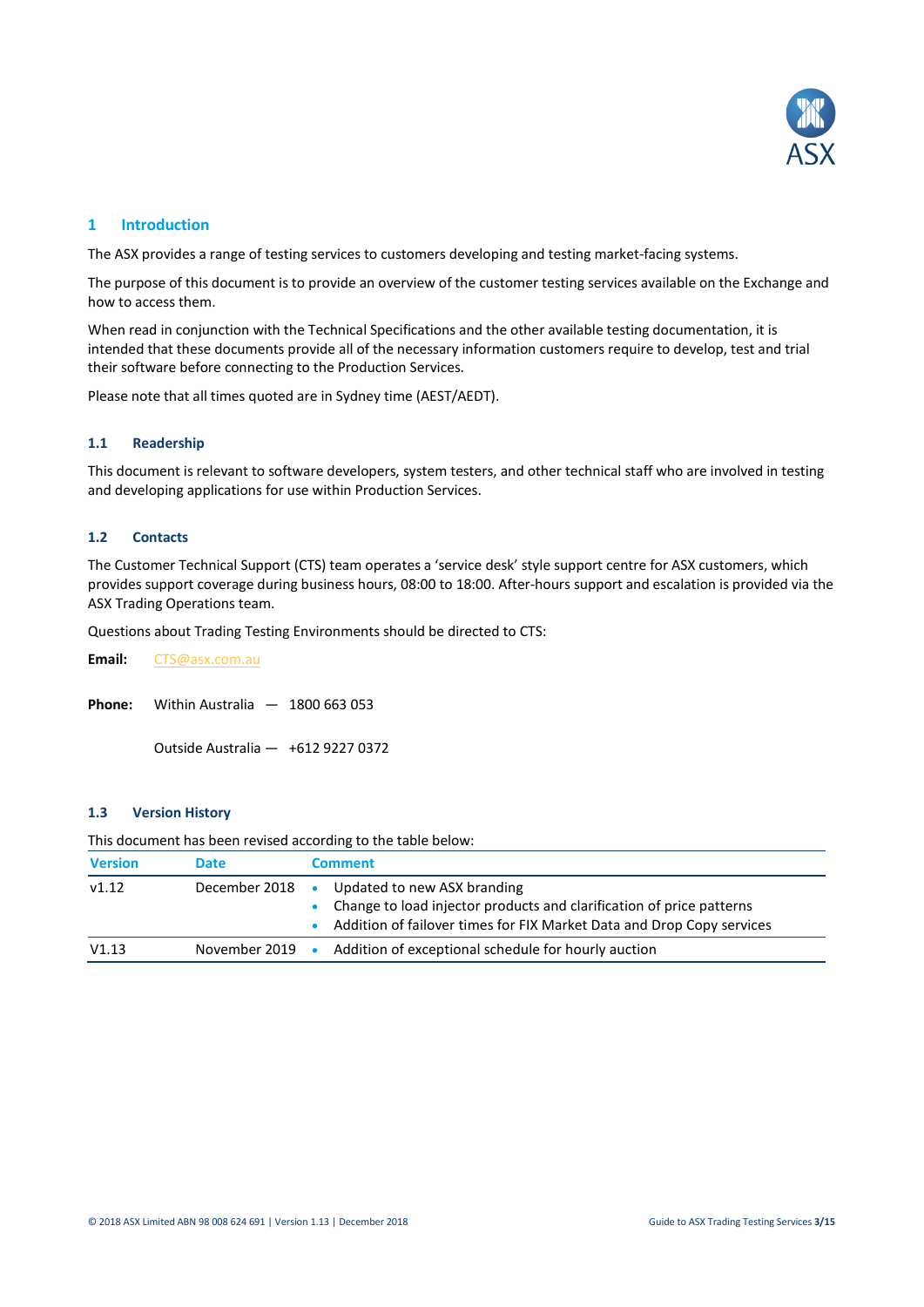

# <span id="page-3-0"></span>**2 Service Overview**

The ASX offers a wide range of trading testing services. These environments are for customers to use to test the functional interface between their software applications and the ASX FIX Gateways. Customers can use the testing environments to perform the following:

- Accreditation of their software applications for use on the production service.
- Test trading strategies against a simulation of the production service.
- Provide market participants with a safe training environment away from the production service.
- Test that customer's market data applications can successfully process message volumes.
- Test their application's ability to recover from service disruptions.
- Test outside of normal market hours.

All of the above service offerings are available via a combination of testing environments described in the following sections.

Customers can also download th[e Administration and Risk Terminal \(ART\)](http://www.asx.com.au/documents/products/asx-admin-and-risk-terminal-user-guide.pdf) and the [Trading Terminal](http://www.asx.com.au/documents/trading_services/asx_trading_terminal_user_guide_v0.2.pdf) for use on the test markets.

The test markets offered for the New Trading Platform (ASX24) are:

• Customer Development Environment (CDE) for the ASX24 Derivatives market.

A communal test environment for the ASX24 Derivatives market. The CDE will use the current production version of the NTP software. CDE connects to the Genium Clearing test system, facilitating end-to-end testing.

• Customer Development Environment Plus (CDE+) for the ASX24 Derivatives market.

Similar to CDE, except that CDE+ will have the next version of the NTP software, containing bugfixes and new features which will be part of the next maintenance release or service release of NTP. CDE+ connects to another instance of the Genium Clearing test system, facilitating end-to-end testing.

• Dedicated Development Environment (DDE), a sand-boxed solution.

This provides an environment where participants can perform their own dedicated testing. The DDE is a standalone environment specific to each participant. The DDE is especially useful for setting up complicated test scenarios in a sand-boxed environment where other participants cannot pollute the results. The DDE is not connected to either clearing test platform, so end-to-end testing is not possible.

The connectivity details to each of these systems plus the Genium Clearing test system can be found in the Connectivity Guide on the [NTP documents page.](http://www.asx.com.au/services/ntp/document-library.htm) The guide contains full details of IPs, ports, FIX CompIDs. It also includes NTP production details.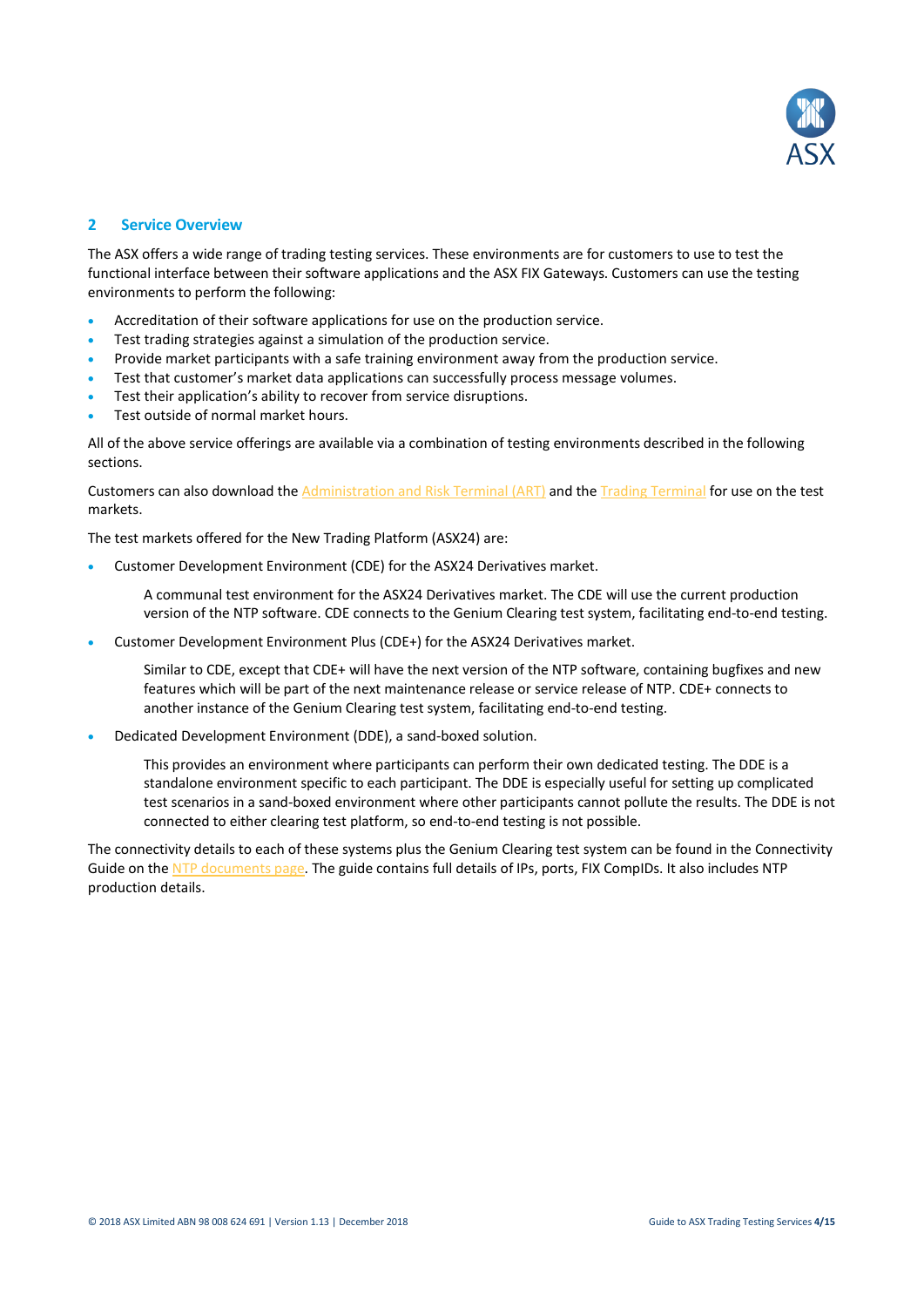

# <span id="page-4-1"></span><span id="page-4-0"></span>**3 Trade 24 (Derivatives) Customer Development Environments (CDE and CDE Plus)**

#### **3.1 Service Description**

#### <span id="page-4-2"></span>3.1.1 CDE

The CDE provides a shared test environment for all participants to help them develop, test and run their trading and market data applications for the ASXTrade 24 Market. Trades entered in the CDE will flow through to Genium clearing test environment.

The environment utilises the most current version of New Trading Platform software. The main purpose is to simulate production-like behaviour. Functional testing should only be performed on this environment, as the system is not configured for performance testing.

#### <span id="page-4-3"></span>3.1.2 CDE Plus

CDE Plus provides the same features as CDE, except it contains the future version of the NTP software.

CDE utilises the same version of the NTP software as current production.

CDE Plus is connected to its own Genium Clearing test instance, which facilitates end-to-end testing.

Functional testing should only be performed on this environment, as the system is not configured for performance testing.

**Note** - Aside from the below service descriptions, CDE and CDE Plus services are identical and for the purpose of simplicity the remainder of section 3 will refer to CDE which can be considered applicable for CDE Plus.

# <span id="page-4-4"></span>**3.2 Access to the Environments**

To access the development environments, customers will be required to complete a New Trading Platform Customer Development Environment Order Form.

Connectivity can be established via the following methods:

- 1. Direct Connectivity from an ALC Cabinet
- 2. Connectivity over ASX Net
- 3. Connection via VPN.

<span id="page-4-5"></span>For more information on the connectivity methods, please refer to the Connectivity Guide.

# **3.3 Trading Day Cycle**

#### <span id="page-4-6"></span>3.3.1 ASX Trade 24

ASX Trade 24 operates two markets ASX Trade 24 (MIC: XSFE) and NZ Futures and Options (MIC: NZFX) on a 24/6 basis, with the first product going into Pre-Open at 06:20 Monday morning (NZFOE) and last product close at 8am, Saturday morning. A typical trading day cycle consists of two trading sessions (night and day) forming a single trading day. The night session always precedes the day session such that the night session for the Friday trading day starts Thursday afternoon.

For the XSFE Markets, the Friday trading day starts at 16:58, Thursday night (IR Pre-Open), and ends at 16:30 on Friday afternoon.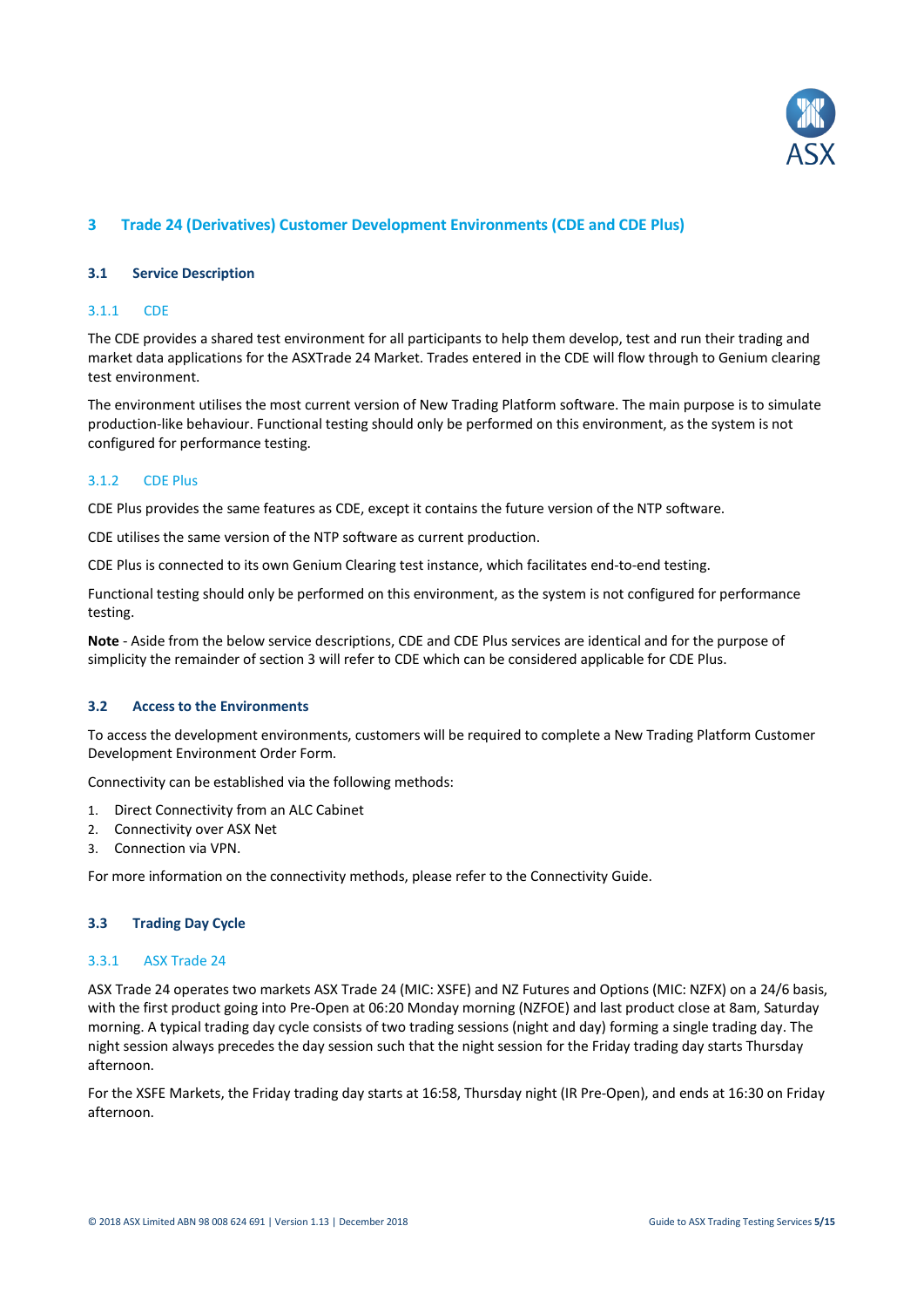

| <b>Session State/Phase</b>               | <b>Description</b>                                                                                                                                                                                                                        | Day      | <b>Time</b>        |
|------------------------------------------|-------------------------------------------------------------------------------------------------------------------------------------------------------------------------------------------------------------------------------------------|----------|--------------------|
| Pre-Open                                 | A period of ten (10) minutes prior to the Open in<br>respect of a particular futures contract or option<br>contract during which bids and offers may be<br>entered into the system. Trades are executes at a<br>common price on the Open. | Thursday | 16:58:00           |
| Open                                     | The commencement of open trading in a particular Thursday<br>futures contract or option contract.                                                                                                                                         |          | 17:08:00           |
| Maintenance                              | Night session closes and appropriate orders are<br>purged in preparation for the Pre-Open phase.                                                                                                                                          | Friday   | 07:00:00           |
| Pre-Open                                 | A second pre-opening phase prior to the day<br>session                                                                                                                                                                                    | Friday   | 08:29:30           |
| Open                                     | The commencement of open trading in a particular<br>futures contract or option contract.                                                                                                                                                  | Fridav   | 08:30:00           |
| Close                                    | The completion of trading in ASX Trade 24. Trading<br>Date in a particular Futures Contract or Option<br>Contract, or such other time as is designated by the<br>Board.                                                                   | Friday   | 16:30:00           |
| <b>Start of the Settlement</b><br>Period | Settlement Price is determined                                                                                                                                                                                                            | Friday   | $+/- 5-15$ minutes |
| Maintenance                              | Appropriate orders are purged in preparation for<br>the new trading date.                                                                                                                                                                 | Friday   | 16:42:30           |

# <span id="page-5-0"></span>**3.4 Trading Day Cycle for ASX Trade24**

Specific contract session timings follow the production times described here, [http://www.asx.com.au/about/trading](http://www.asx.com.au/about/trading-hours.htm)[hours.htm.](http://www.asx.com.au/about/trading-hours.htm)

The CDE test system is designed so that the trading sessions emulate the production timings. Connectivity testing is possible at all times of the week apart from the 2 weekend shutdown periods – 09:00-12:30 Saturday and 17:30 – 19:00 Sunday.

# <span id="page-5-1"></span>**3.5 Exceptional Schedule**

To facilitate customer testing of session states outside of normal trading schedules, CDE has a modified schedule for an hourly auction on ASX 30 Day Interbank Cash Rate Futures (IB). PRE\_OPEN will start on the hour, every hour, running for 10 minutes then followed by the OPEN market state.

<span id="page-5-2"></span>IB PRE\_OPEN at 08:20:00 followed by OPEN at 08:30:00 and cycle through these trading sessions every hour.

# **3.6 Load Injector**

A load injector has been configured to provide liquidity in a specific instrument to facilitate testing. The purpose is to provide both market data and predictable examples of order entry/modify/delete. The load injector will perform on the below two XSFE and one NZFX instruments between the hours of 08:29 to 16:29 and 17:08 to 07:00 to emulate market hours in this manner:

Products used:

• AP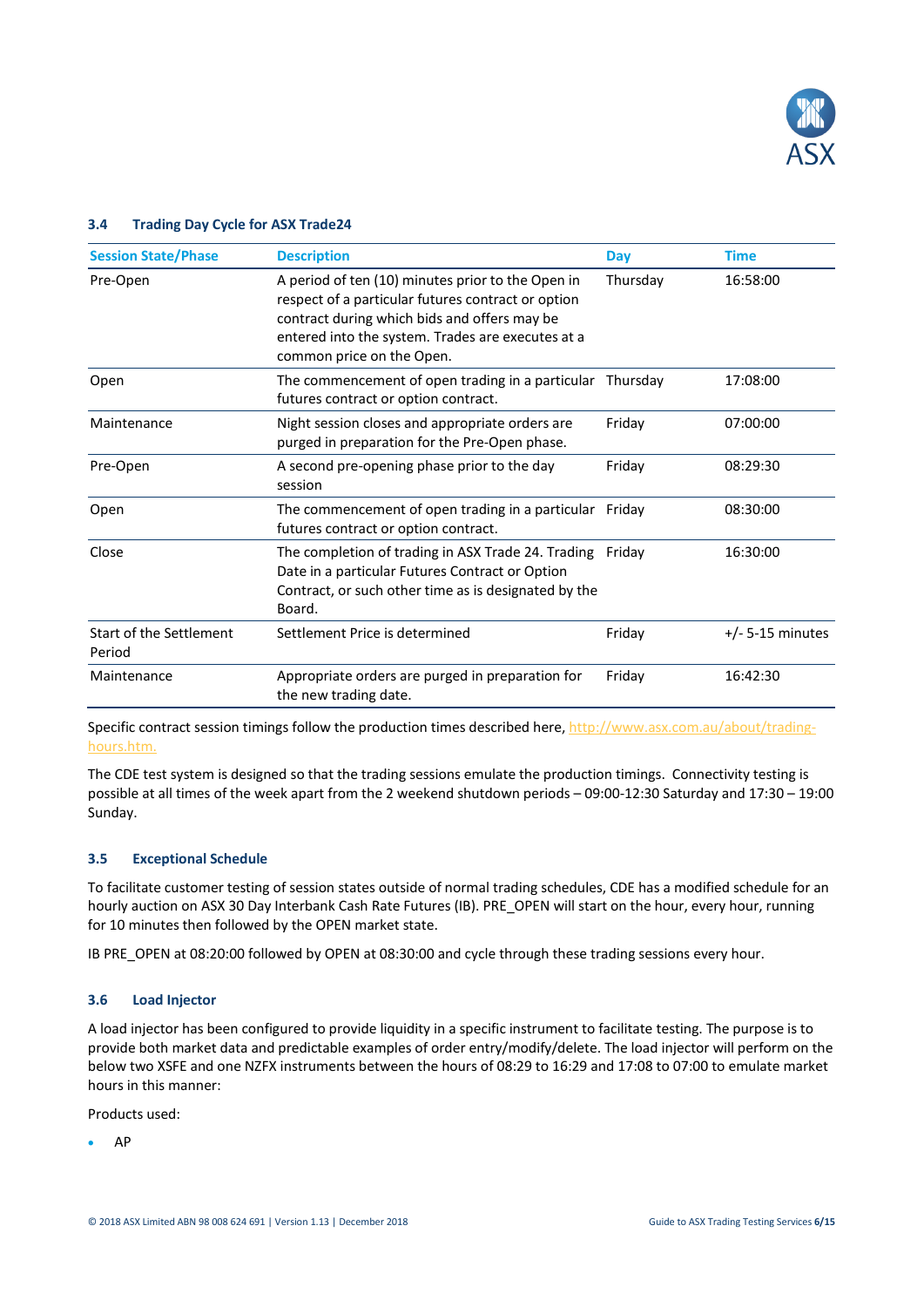

- AR
- BB

All use the same type of load over these contracts:

- Spot
- Spot  $+1$
- Spread1 (Spot Spot+1)

Below is a summary of the load generated for AP, AR, and BB injectors are similar in behaviour.

Prices in the test market may differ, however the load injector price patterns will be as documented:

#### **Stage 1**

| AP Spot |              |
|---------|--------------|
| Bid     | <b>Offer</b> |
| 5000    | 5002         |
| 4098    | 5004         |
| 4096    | 5006         |

# **Stage 2**

| AP Spot+1 |              |
|-----------|--------------|
| Bid       | <b>Offer</b> |
| 5002      | 5004         |
| 5000      | 5006         |
| 4098      | 5008         |

# **Stage 3**

Modify AP Spot + 1 Lv2 Bid to 5004 (traded)

# **Stage 4**

Enter spread 1 bid 1 at -1

<span id="page-6-0"></span>The load generator will cycle through all steps every 30 seconds.

#### **3.7 Failover tests**

#### <span id="page-6-1"></span>3.7.1 FIX Failovers

To ensure customers have adequate opportunity to test failover and to facilitate a flexible conformance testing process throughout the week, the CDE Plus will incorporate failover and failback events.

Co-located (Colo) FIX Order Entry services failover from Primary to Secondary, failover from Secondary to Tertiary (DR site), then failback from Tertiary to Primary. WAN FIX Order Entry services failover from Primary to Secondary and then back to Primary. FIX Market Data is offered as a concurrent service, where the Primary and Secondary services run as Active/Active. During a failover, the Primary FIX MD service goes down, then comes back on-line during the failback event. Secondary FIX MD stays live the whole week.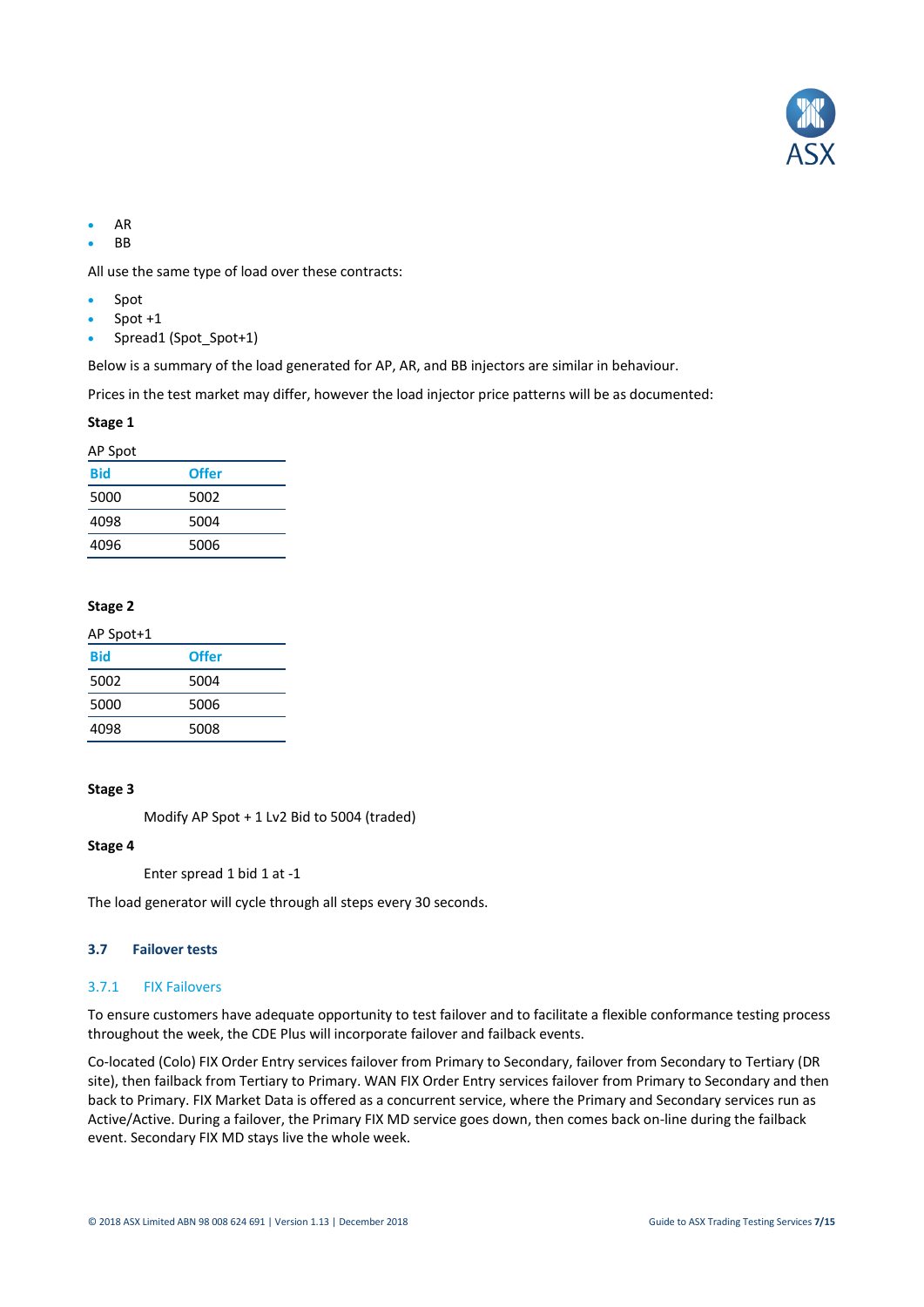

**Note**: Customers with multiple logins spread across both FIX server groups should look to test failing over their flow from Server group 1 to server group 2 during the windows provided. The Saturday failover is an exception – Tertiary services remain as the active instances until the Saturday 09:00 shutdown of the system.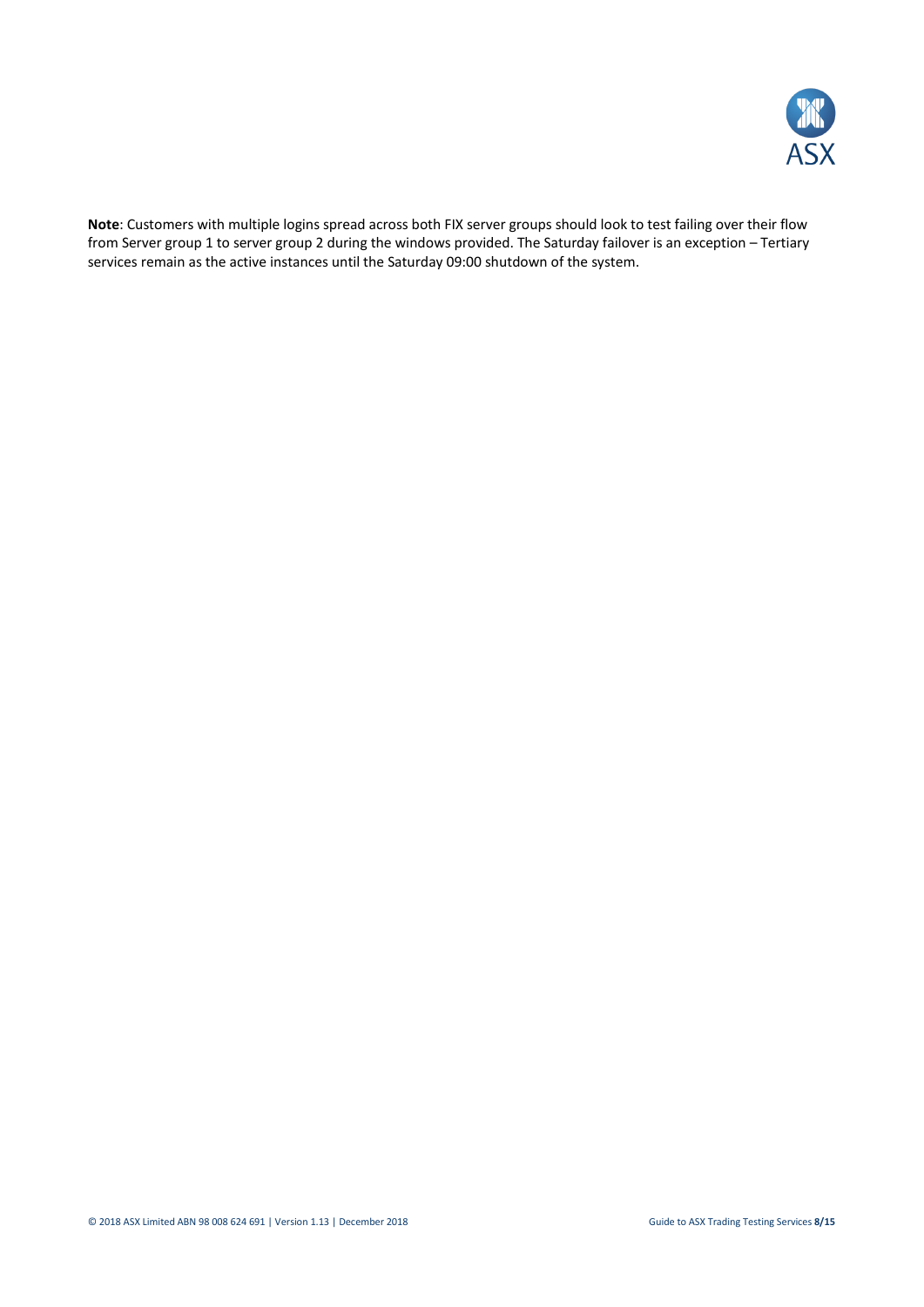

# <span id="page-8-0"></span>3.7.2 System Event Times

| Day            | <b>Time</b> | <b>Event</b>                                                                                                                                                               |
|----------------|-------------|----------------------------------------------------------------------------------------------------------------------------------------------------------------------------|
| Sunday         | 19:00       | System startup in Primary mode                                                                                                                                             |
| Tuesday        | 17:15       | Colo FIX Server Group 1 / WAN FIX Server group 2 - failover to Secondary service                                                                                           |
| <b>Tuesday</b> | 17:15       | WAN FIX Server Group 1 - failover to Secondary service                                                                                                                     |
| Tuesday        | 17:25       | Colo FIX Server Group 2 - failover to Secondary service                                                                                                                    |
| Tuesday        | 17:30       | Colo FIX Server Group 1 / WAN FIX Server Group 2 - Secondary service failure. Applications can<br>re-route Colo traffic to the sessions on Colo Server Group 2 (secondary) |
| Tuesday        | 17:45       | Colo FIX Server Group 2 - Secondary service failure                                                                                                                        |
| Tuesday        | 17:45       | 5 minutes of no Colo connectivity                                                                                                                                          |
| Tuesday        | 17:50       | Colo FIX Server Group 1 / WAN FIX Server Group 2- Tertiary service brought up                                                                                              |
| Tuesday        | 17:50       | FIX Drop Copy and FIX Market Data - failover to Secondary service                                                                                                          |
| <b>Tuesday</b> | 17:50       | WAN FIX Server Group 1 - failback to Primary service                                                                                                                       |
| Tuesday        | 18:00       | Colo FIX Server Group 2 - Tertiary service brought up                                                                                                                      |
| Tuesday        | 18:10       | FIX Market Data - Primary service available                                                                                                                                |
| Tuesday        | 18:20       | Colo FIX Server Group 1 / WAN FIX Server Group 2 - Tertiary service failback to Primary                                                                                    |
| Tuesday        | 18:20       | FIX Drop Copy - failback to Primary service                                                                                                                                |
| Tuesday        | 18:30       | Colo FIX Server Group 2 - Tertiary service failback to Primary                                                                                                             |
| Thursday       | 01:00       | Colo FIX Server Group 1 / WAN FIX Server Group 2 - failover to Secondary service                                                                                           |
| Thursday       | 01:00       | WAN FIX Server Group 1 - failover to Secondary service                                                                                                                     |
| Thursday       | 01:10       | Colo FIX Server Group 2 - failover to Secondary service                                                                                                                    |
| Thursday       | 01:15       | Colo FIX Server Group 1 / WAN FIX Server Group 2- Secondary service failure                                                                                                |
| Thursday       | 01:30       | Colo FIX Server Group 2 - Secondary service failure                                                                                                                        |
| Thursday       | 01:30       | 5 minutes of no Colo connectivity                                                                                                                                          |
| Thursday       | 01:35       | Colo FIX Server Group 1 / WAN FIX Server Group 2 - Tertiary service brought up                                                                                             |
| Thursday       | 01:35       | FIX Drop Copy and FIX Market Data - failover to Secondary service                                                                                                          |
| Thursday       | 01:35       | WAN FIX Server Group 1 - failback to Primary service                                                                                                                       |
| Thursday       | 01:45       | Colo FIX Server Group 2 - Tertiary service brought up                                                                                                                      |
| Thursday       | 01:55       | FIX Market Data - Primary service available                                                                                                                                |
| Thursday       | 02:05       | Colo FIX Server Group 1 -/ WAN FIX Server Group 2 Tertiary service failback to Primary                                                                                     |
| Thursday       | 02:05       | FIX Drop Copy - failback to Primary service                                                                                                                                |
| Thursday       | 02:15       | Colo FIX Server Group 2 - Tertiary service failback to Primary                                                                                                             |
| Friday         | 15:00       | Colo FIX Server Group 1 / WAN FIX Server Group 2 - failover to Secondary service                                                                                           |
| Friday         | 15:00       | WAN FIX Server Group 1 - failover to Secondary service                                                                                                                     |
| Friday         | 15:10       | Colo FIX Server Group 2 - failover to Secondary service                                                                                                                    |
| Friday         | 15:15       | Colo FIX Server Group 1 / WAN FIX Server Group 2 - Secondary service failure                                                                                               |
| Friday         | 15:30       | Colo FIX Server Group 2 - Secondary service failure                                                                                                                        |
| Friday         | 15:30       | 5 minutes of no Colo connectivity                                                                                                                                          |
| Friday         | 15:35       | Colo FIX Server Group 1 / WAN FIX Server 2 - Tertiary service brought up                                                                                                   |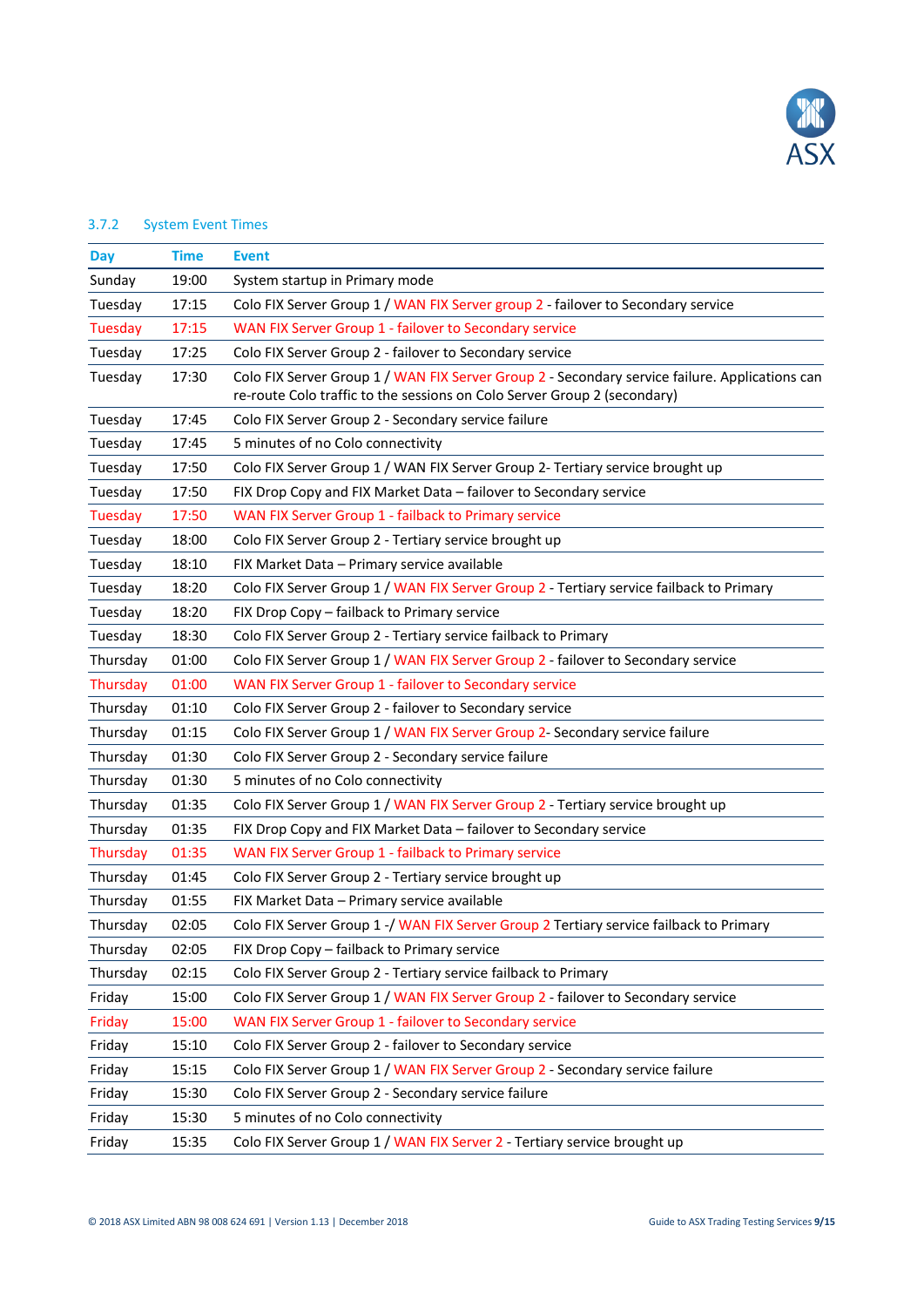

| <b>Day</b> | <b>Time</b> | <b>Event</b>                                                                            |
|------------|-------------|-----------------------------------------------------------------------------------------|
| Friday     | 15:35       | FIX Drop Copy and FIX Market Data – failover to Secondary service                       |
| Friday     | 15:35       | WAN FIX Server Group 1 - failback to Primary service                                    |
| Friday     | 15:45       | Colo FIX Server Group 2 - Tertiary service brought up                                   |
| Friday     | 15:55       | FIX Market Data - Primary service available                                             |
| Friday     | 16:05       | Colo FIX Server Group 1 / WAN FIX Server Group 2 - Tertiary service failback to Primary |
| Friday     | 16:05       | FIX Drop Copy - failback to Primary service                                             |
| Friday     | 16:15       | Colo FIX Server Group 2 - Tertiary service failback to Primary                          |
| Saturday   | 01:00       | Colo FIX Server Group 1 / WAN FIX Sever Group 2 - failover to Secondary service         |
| Saturday   | 01:00       | WAN FIX Server Group 1 - failover to Secondary service                                  |
| Saturday   | 01:10       | Colo FIX Server Group 2 - failover to Secondary service                                 |
| Saturday   | 01:15       | Colo FIX Server Group 1 / WAN FIX Server Group 2 - Secondary service failure            |
| Saturday   | 01:30       | Colo FIX Server Group 2 - Secondary service failure                                     |
| Saturday   | 01:30       | 5 minutes of no Colo connectivity                                                       |
| Saturday   | 01:35       | Colo FIX Server Group 1 / WAN FIX Server Group 2 - Tertiary service brought up          |
| Saturday   | 01:35       | FIX Drop Copy and FIX Market Data – failover to Secondary service                       |
| Saturday   | 01:45       | Colo FIX Server Group 2 - Tertiary service brought up                                   |
| Saturday   | 09:00       | System shutdown                                                                         |
| Saturday   | 12:30       | System startup in Primary mode - available for market snapshot only                     |
| Sunday     | 17:00       | System shutdown                                                                         |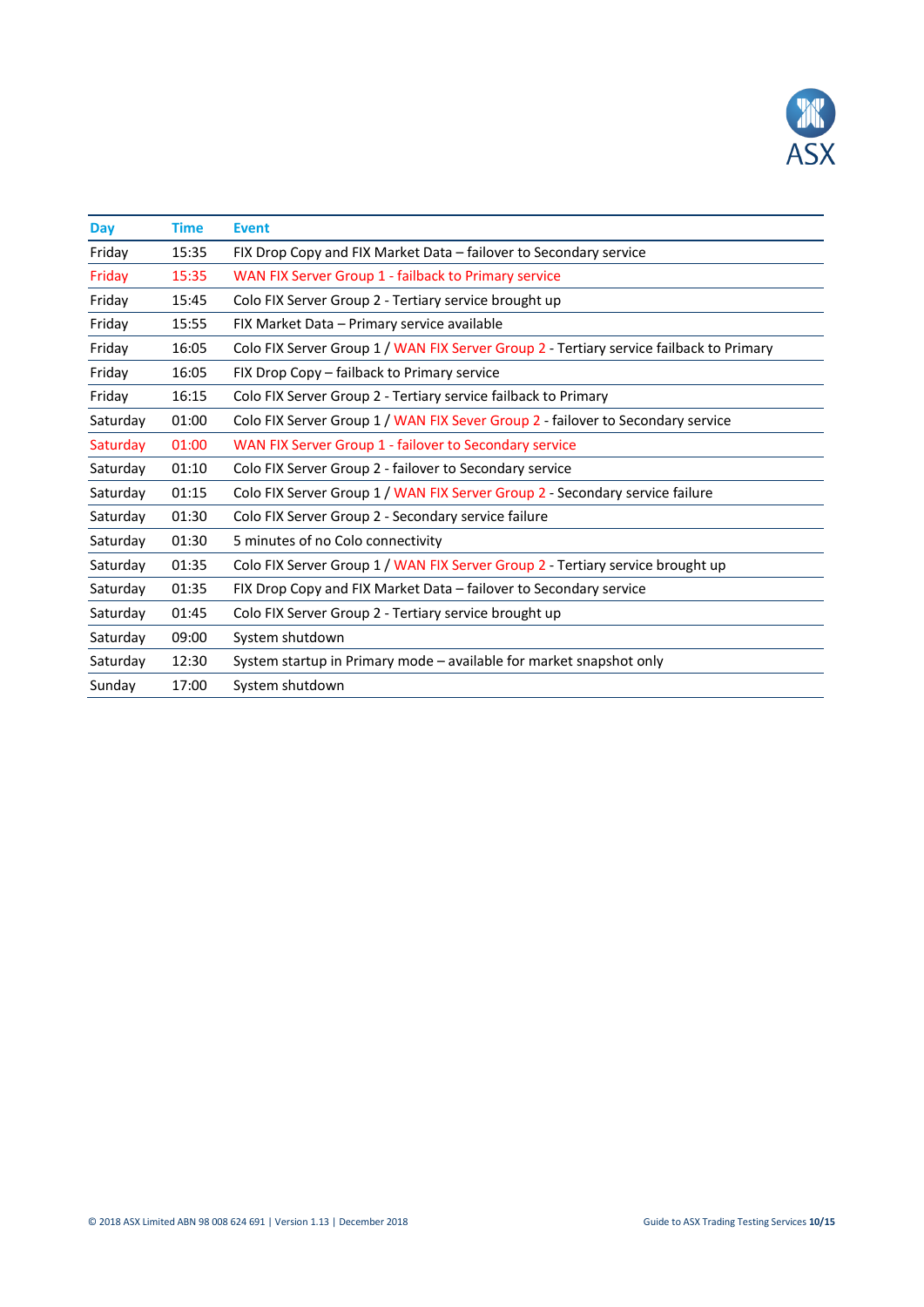

This table illustrates the failover scenarios as per the Tuesday schedule.

|       |         | Colo Group 1 / WAN Group 2 |          |
|-------|---------|----------------------------|----------|
|       | Primary | Secondary                  | Tertiary |
|       |         |                            |          |
| 17:00 |         |                            |          |
| 17:05 |         |                            |          |
| 17:10 |         |                            |          |
| 17:15 |         |                            |          |
| 17:20 |         |                            |          |
| 17:25 |         |                            |          |
| 17:30 |         |                            |          |
| 17:35 |         |                            |          |
| 17:40 |         |                            |          |
| 17:45 |         |                            |          |
| 17:50 |         |                            |          |
| 17:55 |         |                            |          |
| 18:00 |         |                            |          |
| 18:05 |         |                            |          |
| 18:10 |         |                            |          |
| 18:15 |         |                            |          |
| 18:20 |         |                            |          |
| 18:25 |         |                            |          |
| 18:30 |         |                            |          |
| 18:35 |         |                            |          |
| 18:40 |         |                            |          |
| 18:45 |         |                            |          |



Running as Primary Service running, no connectivity Failed service

5 minutes of no Colo connectivity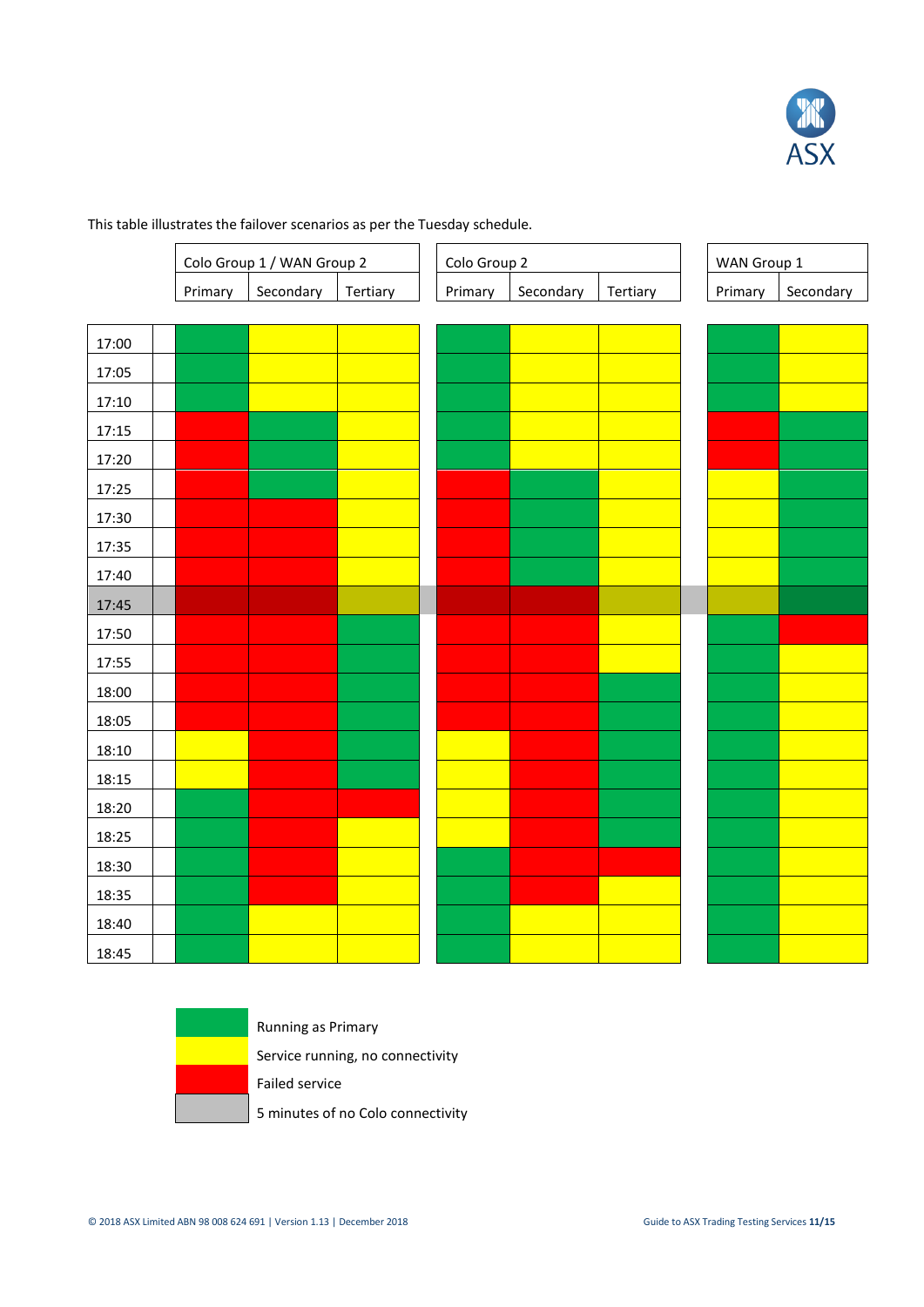

# <span id="page-11-0"></span>3.7.3 Multicast Recovery

ASX provides an opportunity to test the Blink recovery function by facilitating packet loss at scheduled times throughout the session. The MDP service will generate 10% packet loss on both Feed A and Feed B for a 2 minute period on the hour at the following times:

- Every day between the hours of 10:00 and 16:00 inclusive
- On Friday at 15:50
- Every day between the hours of 22:00 and 01:00 inclusive.

<span id="page-11-1"></span>FIX Market Data will remain unaffected.

# **3.8 ASX Administration and Risk Terminal and the ASX Trading Terminal**

The CDE environment will allow participants to access both the Administration and Risk Terminal (ART) and the ASX Trading Terminal.

ART is designed for the administration of trading accounts and the management of the Pre Trade Risk settings for participant accounts on the ASX market. ASX Trading Terminal is a trade management terminal used for the entry and management of orders for trading and account supervision purposes. In order to gain access to both terminals, you will need the relevant usernames, passwords, and member IDs. These can be requested from the Customer Technical Support (CTS) team.

Guides to both terminals can be found via the following links -

**Administration and Risk Terminal (ART)**: http://www.asx.com.au/documents/products/asx-admin-and-risk-terminal-user-guide.pdf **ASX Trading Terminal**: http://www.asx.com.au/documents/trading\_services/asx\_trading\_terminal\_user\_guide\_v0.2.pdf

# <span id="page-11-2"></span>**3.9 Derivatives End to End Test Environment (E2E)**

The E2E allows trades which have been executed to flow through to the relevant Clearing and Settlement systems. Any trade which is executed on the ASX Trade 24 markets will flow though to Genium.

A new instance of Genium will need to be installed and running. For further information around this setup contact your TAM.

#### <span id="page-11-3"></span>**3.10 Access to the E2E**

Customers will be required to have access to both the CDE and/or Genium Test Environments for E2E testing depending on the requirements.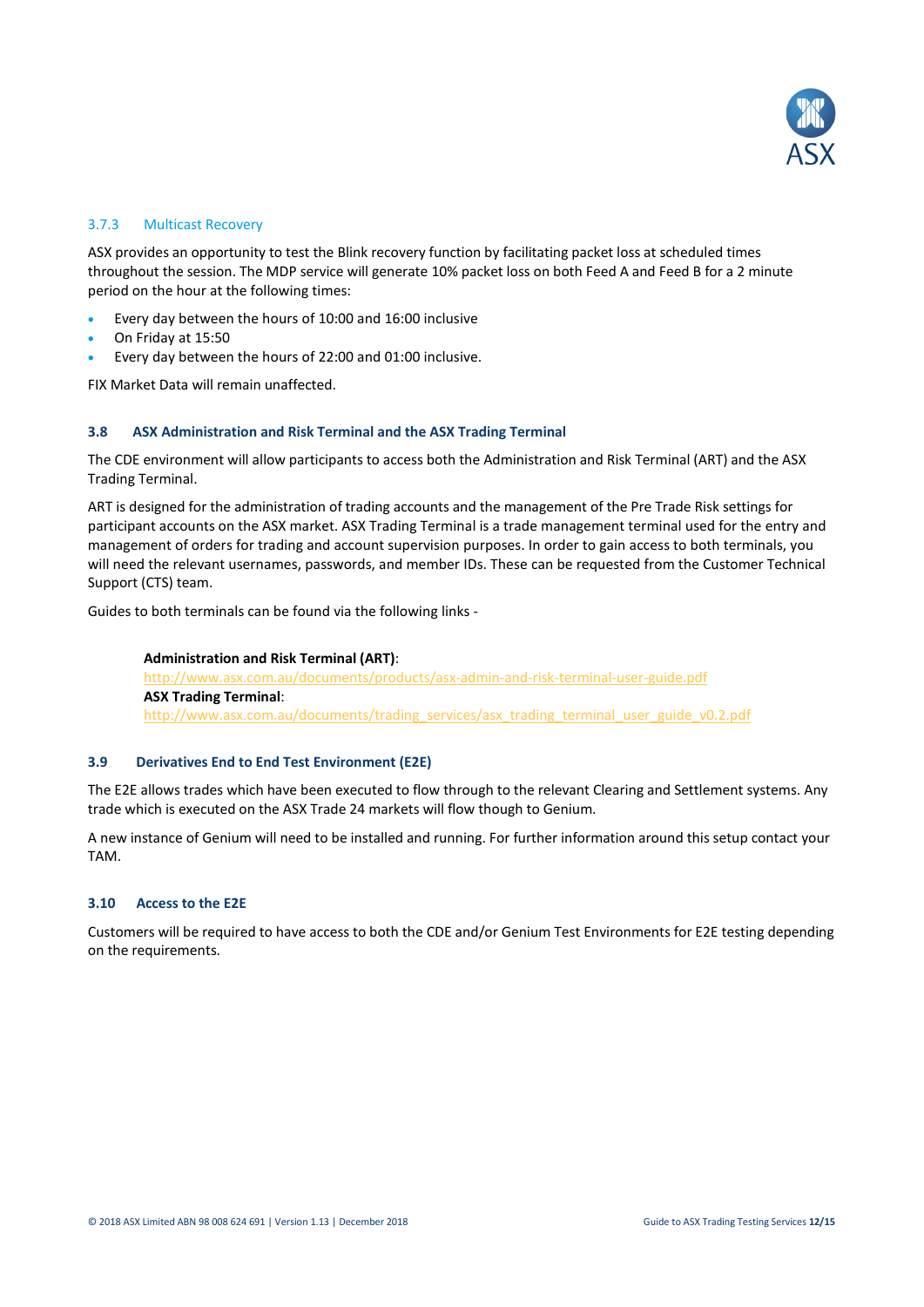

# <span id="page-12-1"></span><span id="page-12-0"></span>**4 Dedicated Development Environment (DDE)**

#### **4.1 Service Description**

The DDE provides an environment where participants can perform their own dedicated testing. The DDE is a standalone environment specific to each participant.

Both ASX Trade and ASX Trade 24 markets are available on the DDE and will follow the above cycles. Functional testing should only be performed on his environment.

#### <span id="page-12-2"></span>**4.2 Access to the DDE**

To access the DDE, customers will be required to complete the New Trading Platform Development Environment Order Form found in th[e NTP document Library.](http://www.asx.com.au/services/ntp/document-library.htm)

The DDE is a charged service. For information about costs in gaining access to the DDE, please contact Information and Technical Services via email a[t InfoandTechServices@asx.com.au.](mailto:InfoandTechServices@asx.com.au)

Full IP and Port information is provided in Appendix A. Connectivity can be established via the following methods:

- Direct Connectivity from an ALC Cabinet
- Connectivity over ASX Net
- <span id="page-12-3"></span>Connection via Internet VPN

#### **4.3 Trading Day Cycle**

The Trading Day Cycle will follow the same session timings as the CDE environment.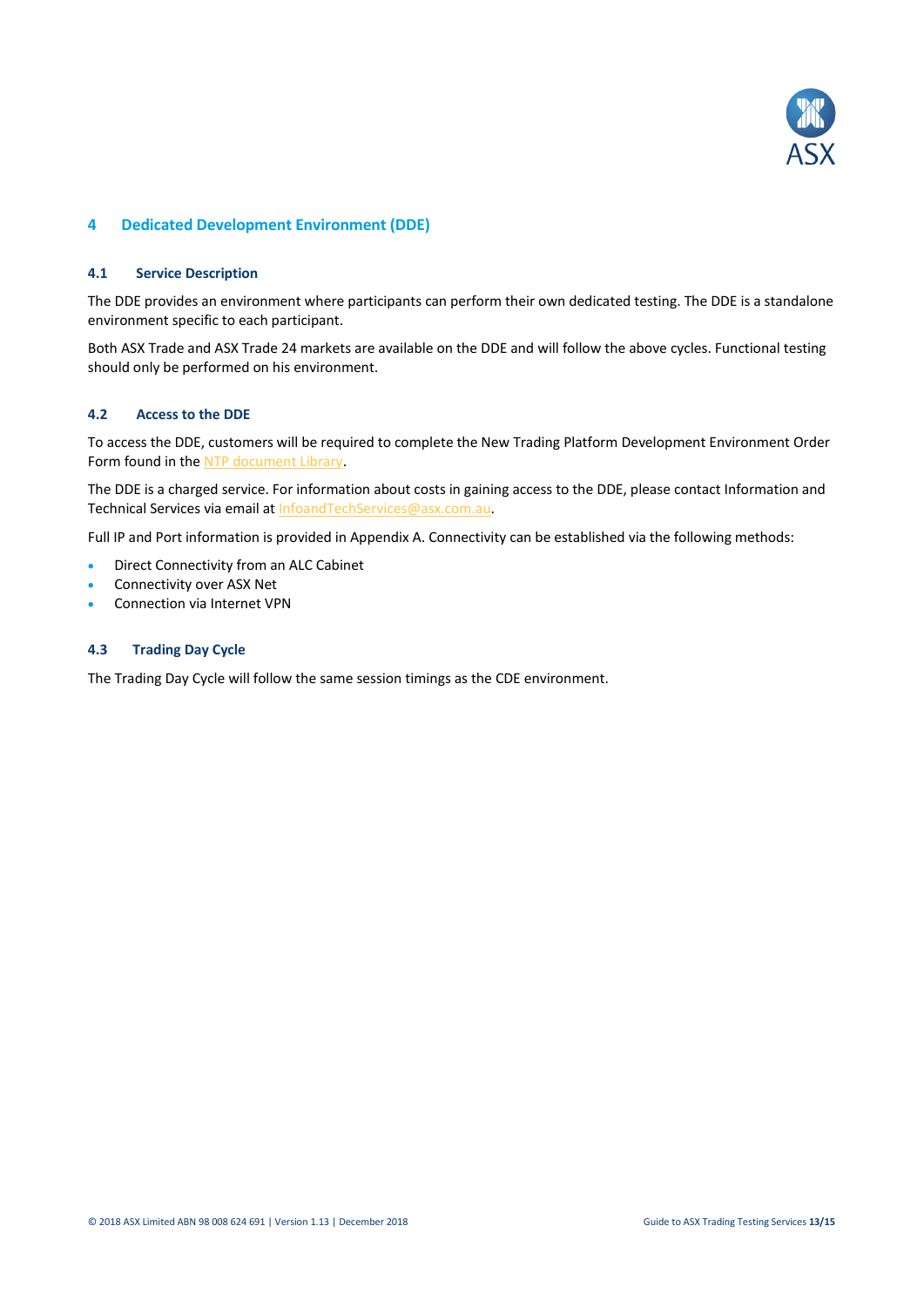

# <span id="page-13-0"></span>**5 Application Certification Test Service**

The Application Certification Test Service is designed to test and certify application functionality based on a customer's intent for the application. They aim to ensure that users:

- Can communicate with the production system in the correct manner.
- Do not adversely affect the production system.
- Do not inadvertently affect the production market.

Each customer application must pass the accreditation process prior to production go-live. Customers using a vendorsupplied system will rely on the vendor company to seek accreditation for their own systems.

For details relating to Application Certification testing, please contact your TAM or the CTS team.

**Email:** [CTS@asx.com.au](mailto:CTS@asx.com.au)

Phone: Within Australia - 1800 663 053

Outside Australia — +612 9227 0372